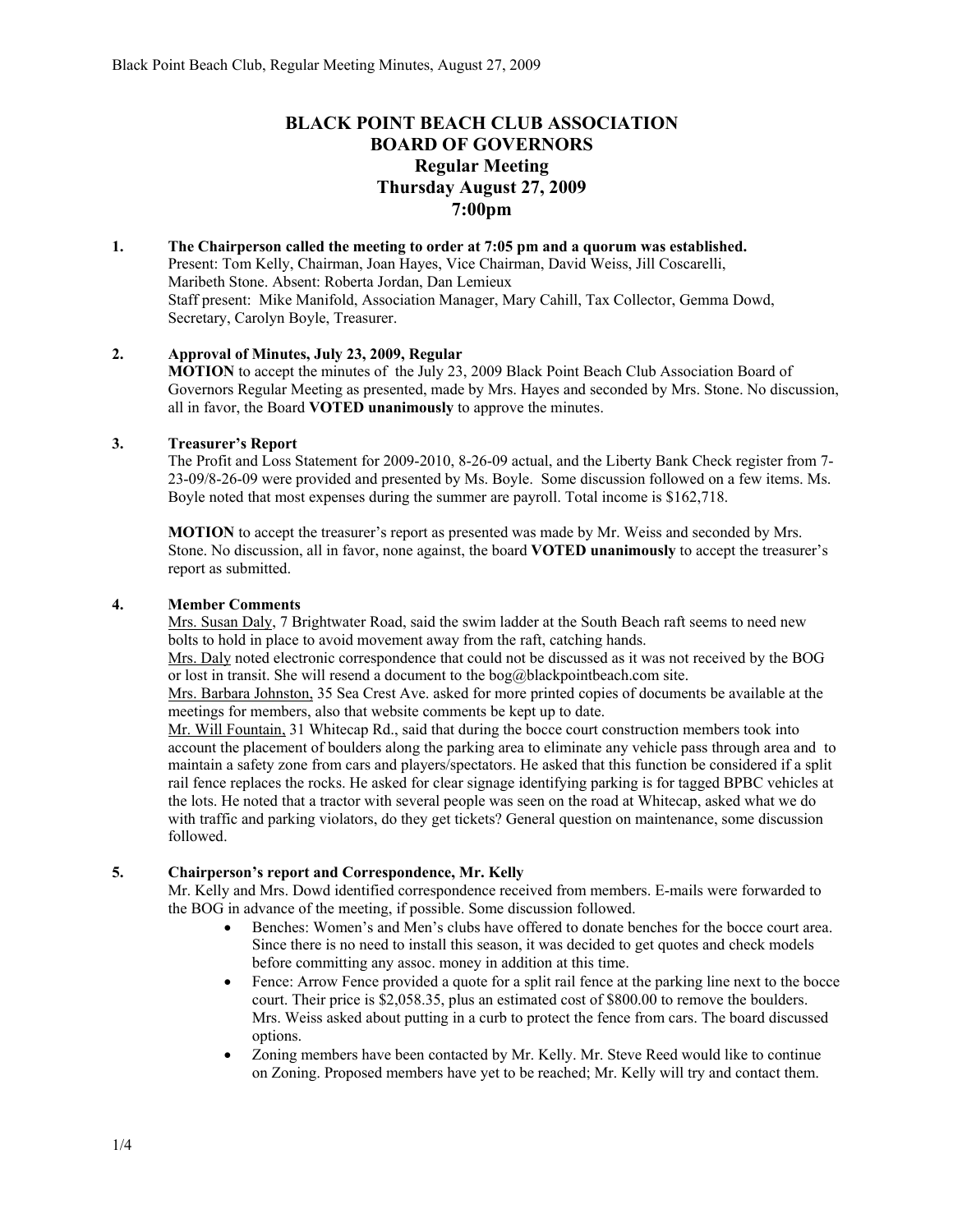**MOTION** by Mrs. Hayes, seconded by Mr. Weiss to authorize Mrs. Coscarelli to obtain a  $2<sup>nd</sup>$  vendor quote for a split rail fence of similar design and installation, and to bring the findings before the board. No further discussion, all in favor, none opposed, **VOTE** passes.

NOTE: At this point in the meeting we moved accidentally to the Tax Collector's report and then back to correspondence. I will keep items in order of the agenda.

#### **Correspondence:**

Several items of e-mail correspondence were sent to the board and some discussion followed:

July 26, 2009, Mike Manifold, Mrs. Jordan, beach summary of fees and services

July 28, 2009, Mrs. Roberta Jordan, noting re-scheduling the Info. meeting to Sat. of Labor Day weekend. July 28, 2009, M. O'Neil regarding zoning appointment correspondence from the board to potential new members. It was noted Mr. Kelly will continue to try and reach members.

July 28, 2009. Mrs. Hayes regarding Annual Deadline List

July 28, Mr. Kelly, regarding Harbor management web e-mail/template on moorings.

August 10 and August 11, 2009, 2 e-mails from Christina Jaegel regarding construction during high season at 18 East Shore Dr., and Charter Section 7. Responses were sent to members and zoning. Be noted that Mr. Kelly and Mr. Manifold met with members at the site during construction.

August 18, 2009, Randy and Pat Ward regarding thank you to members for help with BPBC gardening and asking for volunteers to share beautification committee work for next year, please be in touch August 19, 2009, Mr. Lemieux, Capital improvement list

August 24, 2009, Pat Foley DeAngelis, thank you for help locating their lost dog, note placed on website August 26, 2009, Sue Coppola, e-mail to the BOG regarding several BPBC items, Rec program, Maintenance,  $4<sup>th</sup>$  of July picnic volunteer suggestion and Manager response. Mr. Kelly noted he is considering drafting a response to Ms. Coppola asking for  $4<sup>th</sup>$  of July committee support, etc. and other items may be on the manager's report.

One e-mail item was noted as missing from Mrs. Susan Daly, regarding Mr. Nebelung she agreed to resend an e-mail. Mr. Weiss asked for some clarification on the content.

Mrs. John Sullivan, Zoning report agenda and minutes for July, to be re-sent to the BOG

## **6. Tax Collector's Report, Mrs. Cahill**

Mrs. Cahill reported that tax returns have been coming in and she will make her budget. She has approx. \$2,310 delinquent.

# **7. Manager's Report, Mr. Manifold**

Mr. Manifold reported on activity and provided a written statement dated August 2009. Some items quoted from the report are listed below and discussion followed on a number of topics:

- 8-23, Nebelung pulled dock at boat launch, broken chain was repaired and dock put back in water. He adjusted dock to prevent gangway rising at high tide.
- Buoy lines at Main Beach broke Nebelung pulled them to repair over winter.
- SB Buoy lines broke at one end; Vinny Barone pulled the lines and anchor for \$200. He moved the Sea Breeze swim float out farther. Nebelung to repair and store for next year.
- Some discussion followed on lines including placement/pulling, vertical layout options, color, geese, etc. on all 3 piers and at the boat ramp and to have a conversation with Mike Nebelung.
- Beach cleaning by Town and Nebelung. SB continues to improve
- Kayak Dock permit process ok'd by DEP. Gary Sharpe moving forward based on SAV survey. Started next step plans for DEP. Jayne MCLane offered insight to design/use.
- Casey completed weed cuts at kayak dock and top of Billow Rd.
- Quality Electric did maintenance electrical work at the club replaced outlet covers, GFI outlet and straps to conduit at club.
- Large A/C unit had pinhole leak repaired.
- Tennis courts were sprayed weekly for weed control
- Swim raft ladder at SB, member complaint (comments by Susan Daly); identified at meeting that ladder is moving away from raft, needs bolts to hold in place. Will have repaired and ask Nebelung to inspect problem when pulled after Labor Day.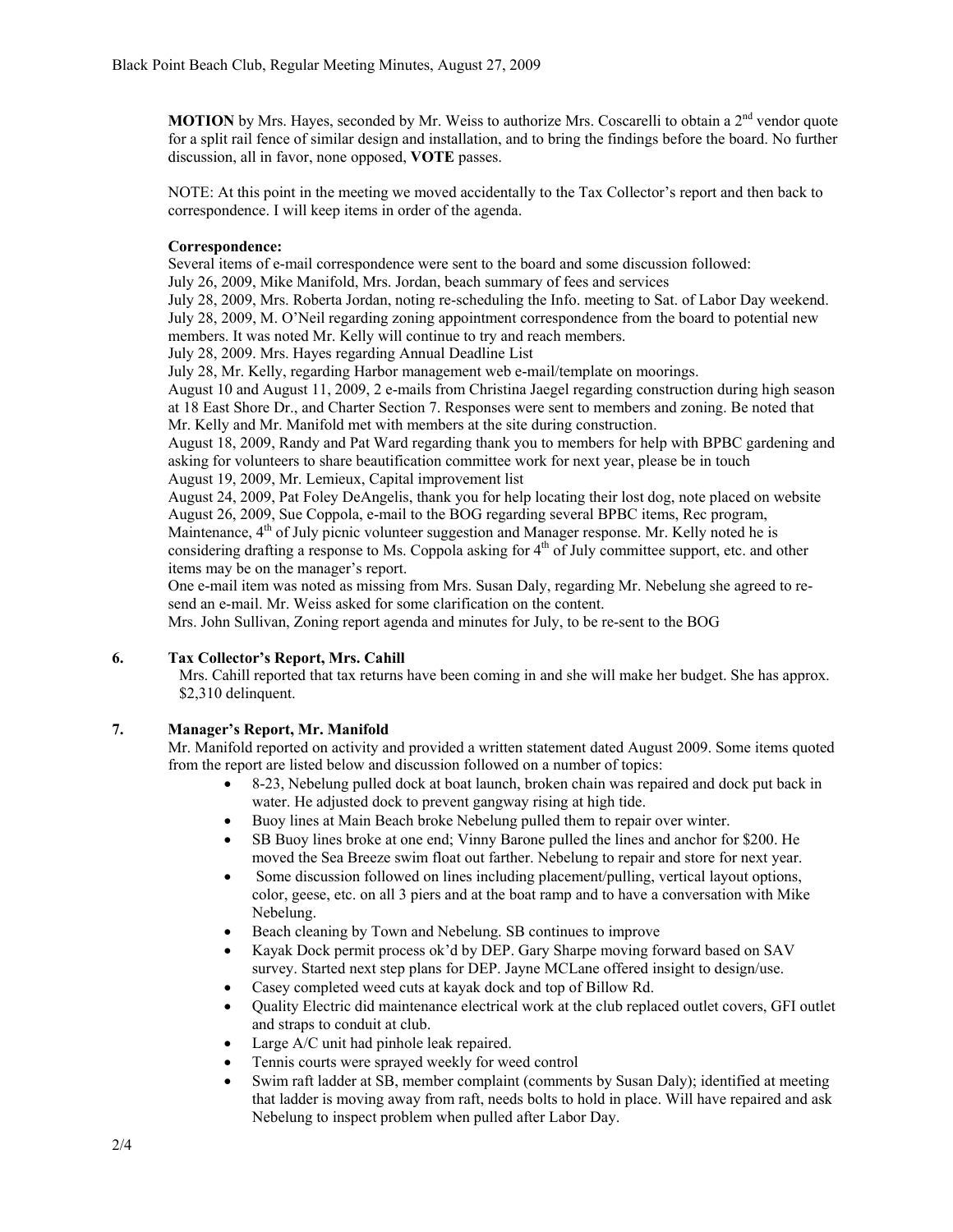- Reported to a member complaint (Coppola) of an anchor in swimming area off Sea Breeze pier, caused child injury. Mike had a hard time locating it, may have drifted, will get someone on the water with a mask and snorkel as suggested by Dave Weiss.
- Reported to member complaint (Coppola) regarding lack of club changes referenced by parent/committee input from last year. Some discussion followed. Mike noted that, although well received, additional program offerings are not in the Rec. director's job description.
- The Board noted that no swim races took place this year. Some discussion followed. Mike offered races will be added to the club itinerary/supervision next season.
- Club house rental on 7-26-09 was clarified and member cancelled the reservation.
- Member complaint, (correspondence Jaegel) regarding noise on Main Beach due to construction drilling. Mike and Tom met with neighbor and spoke with home owner and all applications were in compliance. Owner stated he tried to start construction last September and was delayed due to complaints during the zoning process.
- No responses regarding loose support wire at telephone pole at South Beach. The board recommended BPBC go on record in writing that we have asked for service to correct the problem and nothing has been resolved, etc. Mr. Manifold will take care of this correspondence.
- South Beach bench footing continues with an erosion problem that needs a better fix
- Mr. Weiss mentioned benches can be installed into the jersey barriers along the piers, some discussion followed.

## **8. Committee Reports**

Administration: Mrs. Jordan, Chair, Mr. Kelly. Mr. David Weiss added to committee July 26, 2009 via e-mail. No committee findings to report.

Capital Improvement: Mr. Lemieux, Chair No committee findings to report.

Social: Mrs. Hayes, Chair, noted several items,

Mrs. Hayes reported that sponsored events have been well received including the Murder Mystery Dinner, Pasta Dinner, Defenders Game and the Bocce court usage. Friday Sept. 25, Father Mark's Irish Band is performing for a music night, sponsored by the Men's Club for \$10.00 pp, all welcome.

# **9. Old Business**

No old business reported for discussion.

### **10. New Business**

**(a)** Golf cart. Set timeline for possible Golf Cart discussion as most towns are reviewing regulations for such. The board discussed golf carts as related to Sec. 27 of a handout provided by Mr. Kelly detailing terms of golf cart usage. The board did not make any recommendation now but agreed to consider this in the future.

**(b)** Liaison. Discuss if the board would like to appoint a liaison for Black Point with the East Lyme Harbor and Shellfish Management Commission. Mrs. Barbara Johnston, a commission member, offered to act as liaison and report back to the Board of Governor's with items that are relevant to Black Point. Some discussion followed on this topic. Mrs. Johnston spoke regarding current commission issues, especially mooring permits and timing for compliance.

Members should contact the harbor master or commission using their address at the East Lyme Town Hall or the web site (http://www.eltownhall.org/boards-a-commissions-mainmenu-64/mooring-permits). Mooring permit url to print an application: (http://www.eltownhall.org/attachments/290\_EL%20Mooring%20Permit%20Application\_w\_guidelines\_4. pdf) .

Links, to both the Commission website, and the printable PDF permit, have been placed on the Black Point website for convenience of members.